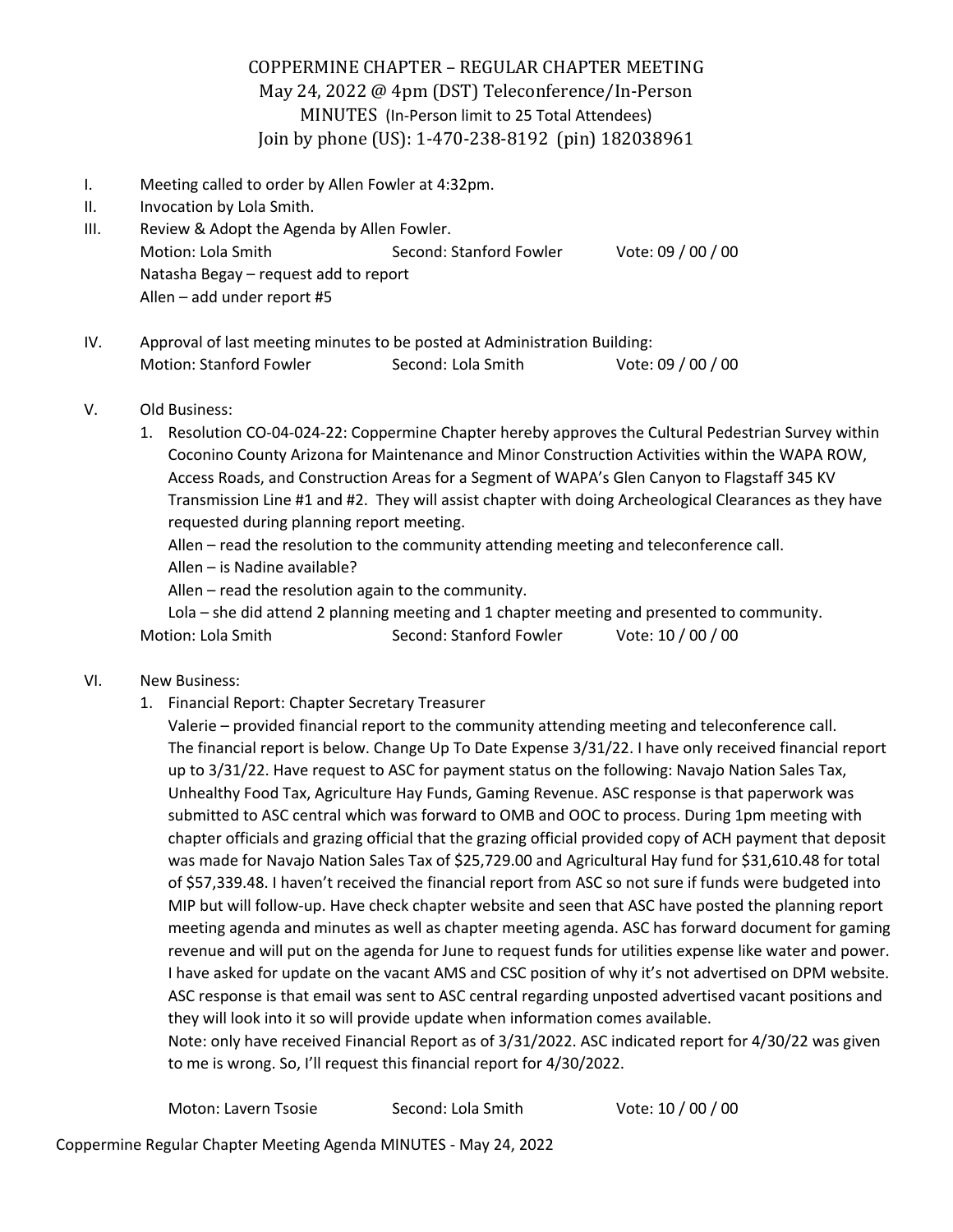|                                          | Carry Over  | FY22 Allocation | Sales Tax | Unhealthy                | Agriculture | Fund Total:  |
|------------------------------------------|-------------|-----------------|-----------|--------------------------|-------------|--------------|
| Fund 01 Chapter Activities General Fund  | 20,049.53   |                 |           |                          |             | 20,049.53    |
| Fund 03 Land Claims Trust                | 2,597.47    | 21,857.00       |           |                          |             | 24,454.47    |
| Fund 08 Supplemental Youth Funds         | 33,140.23   |                 |           |                          |             | 33,140.23    |
| Fund 09 Housing Discretionary Fund       | 4,505.46    | 15,000.00       |           |                          |             | 19,505.46    |
| Fund 10 LGA Grant Fund                   | 22,493.98   |                 |           |                          |             | 22,493.98    |
| Fund 12 LGA Grant Fund                   | 7,585.55    | 33,310.00       |           |                          |             | 40,895.55    |
| Fund 13 Scholarship General Fund         | 6,810.00    | 13,094.00       |           |                          |             | 19,904.00    |
| Fund 15 PEP Fund                         | 6,308.11    | 66,989.00       |           |                          |             | 73,297.11    |
| Fund 16 Fund Title: Veterans Fund        | 4,660.37    |                 |           |                          |             | 4,660.37     |
| Fund 23 NN Sales Tax Funds               | 134,303.30  |                 |           |                          |             | 134,303.30   |
| Fund 28 Chapter Projects                 | 272,697.28  |                 |           |                          |             | 272,697.28   |
| Fund 40 Unhealthy Food                   | 83,852.86   |                 |           |                          |             | 83,852.86    |
|                                          | 599,004.14  | 150,250.00      | $\equiv$  | $\overline{\phantom{a}}$ | $\equiv$    | 749,254.14   |
|                                          |             |                 |           |                          |             |              |
|                                          |             |                 |           |                          |             |              |
|                                          |             | Up To Date      |           |                          |             |              |
|                                          | Fund Total: | Expense 3/31/22 |           |                          |             | End Balance: |
| Fund 01 Chapter Activities General Fund  | 20,049.53   | 3,545.10        |           |                          |             | 23,594.63    |
| Fund 03 Land Claims Trust                | 24,454.47   | (10, 225.14)    |           |                          |             | 14,229.33    |
| Fund 08 Supplemental Youth Funds         | 33,140.23   | (2, 383.73)     |           |                          |             | 30,756.50    |
| Fund 09 Housing Discretionary Fund       | 19,505.46   |                 |           |                          |             | 19,505.46    |
| Fund 10 LGA Grant Fund                   | 22,493.98   | (489.92)        |           |                          |             | 22,004.06    |
| Fund 12 LGA Grant Fund                   | 40,895.55   | (6,611.61)      |           |                          |             | 34,283.94    |
| Fund 13 Scholarship General Fund         | 19,904.00   | (9,500.00)      |           |                          |             | 10,404.00    |
| Fund 15 PEP Fund                         | 73,297.11   | (14,231.33)     |           |                          |             | 59,065.78    |
| Fund 16 Fund Title: Veterans Fund        | 4,660.37    |                 |           |                          |             | 4,660.37     |
| Fund 23 NN Sales Tax Funds               | 134,303.30  | (9, 384.70)     |           |                          |             | 124,918.60   |
| Fund 28 Chapter Projects                 | 272,697.28  |                 |           |                          |             | 272,697.28   |
| Fund 40 Unhealthy Food                   | 83,852.86   |                 |           |                          |             | 83,852.86    |
|                                          | 749,254.14  |                 |           |                          |             | 699,972.81   |
|                                          |             |                 |           |                          |             |              |
| Created by Valerie Fowler : May 24, 2022 |             |                 |           |                          |             |              |

2. Resolution CO-05-027-22: Approving the Name of Newly Elected Chapter Official 2022-2025 to the National Bank of Arizona Signature Card: Chapter Secretary/Treasurer, Valerie Fowler Allen – read the resolution to the community attending the meeting and teleconference call.

- 3. Resolution CO-05-028-22: Authorizing the Approval of Chapter Scholarship for the following (2) Two Full Time Student in the amount of \$500.00 each utilizing Fund 13:6721.
	- i. Jalen Smallcanyon Navajo Dine College Allen – read letter that was sent by Jalen to the community in attendance and teleconference call. 2<sup>nd</sup> year student. Aiming for Bachelor Degree in Dine Studies.
	- ii. Melina Tacheene Arizona State University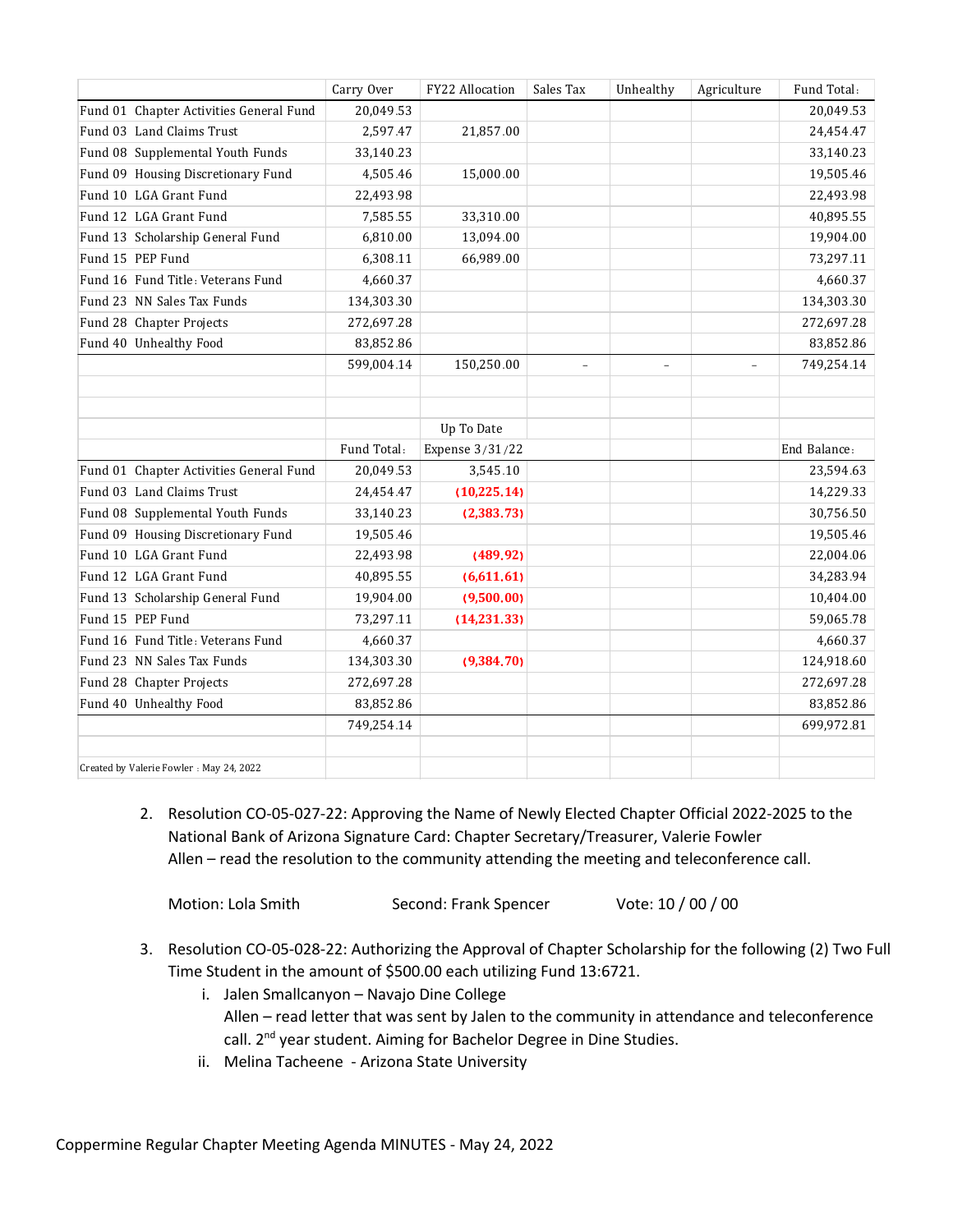Melina – she requests scholarship and is present through teleconference call. Full time student and major in finance in drawing. Senior year at ASU. Continue with fine arts. Grandma is late carol manson.

Motion: Lola Smith Second: Stanford Fowler Vote: 10 / 00 / 00

4. Resolution CO-05-029-22: Approving Chapter Assistance-Community for Alvina Joe in the Amount of \$1500.00 utilizing Chapter Housing Discretionary 09-6720.

Allen – read the resolution to the community.

Lavern – is representing Alvina Joe. She is at work. We have been in contact with her. I have submitted the 3 price quotes today. I went to Ace Hardware in Page and they have no lumber which I noted. We need to look for team to assist her. Rain in coming and in need of roof. She did submit her application last month.

Lola – can you as Chapter President and tell of your findings.

Allen – I have visited her home. Half of roof is gone. She is missing windows well. She is need of repairs. Allen – what year is mobile home

Lavern – all paperwork is in her mom's mom but hasn't gone into her mom's room. Looks like 1980s and have recommended she look into home. She indicated of purchasing

Helena Begay Nez – if wind blows off the roof, then consider as Navajos its teaching that she may have to move to another location. New home

Lavern – can't hear her

Allen – traditional teaching that wind damage to home that one needs to move out to new location.

Lavern – our children have hard time with traditional and they are still grieving with lost her mom. Short term needs to fix roof and long term she needs to look for new home.

Motion: Frank Spencer Second: Stanford Fowler Vote: 10 / 00 / 00

## VII. Reports and Presentation:

1. Council Delegate Candidate – Helena Nez Begay.

Helena – introduced herself to the Coppermine community. Have received texts to attend Coppermine meterings. Have worked for Kaibeto senior center 19 years in September. I have work for the elders in Coppermine, Kaibeto, Cedar Ridge, etc. I didn't say I was going run for the council delegate but have received support calls from people to run for the council delegate position. I would like to work with the chapter officials and get chapter projects for Coppermine. I work with 6B, FMIS, financial. I have push for the elders with working for senior living center and now want to push for the community. Need to listen and understand. Lechee have been certified and need to work on that. Any questions? Lavern – finally good to hear from you and to get your input. You listen to different chapter meeting. What projects have you hear and would like to work on.

Helena – for Lechee chapter it's the fire house and they have done land withdrawal. Tonalea are working on senior center and have done land withdrawal. This is my  $3<sup>rd</sup>$  chapter and haven't hear of their projects but chapter have needs. I cover as senior center supervisor for Kaibeto. Lechee covers a lot of Coppermine elders. Need for indoor plumbing for the elders and the roads to their homes. Water is main issue with people. People are hauling water. One thing to work on is baby boomers which people are coming back from work and have high income but long-term care providers tell the elders their income is too high so need to work on that. Need to request for programs to work with elders. Many towers how are we make money from it. Need to identify the community needs. Have gone close to Preston mesa. We need to keep our elder's home and not send to nursing homes in town. A lot of our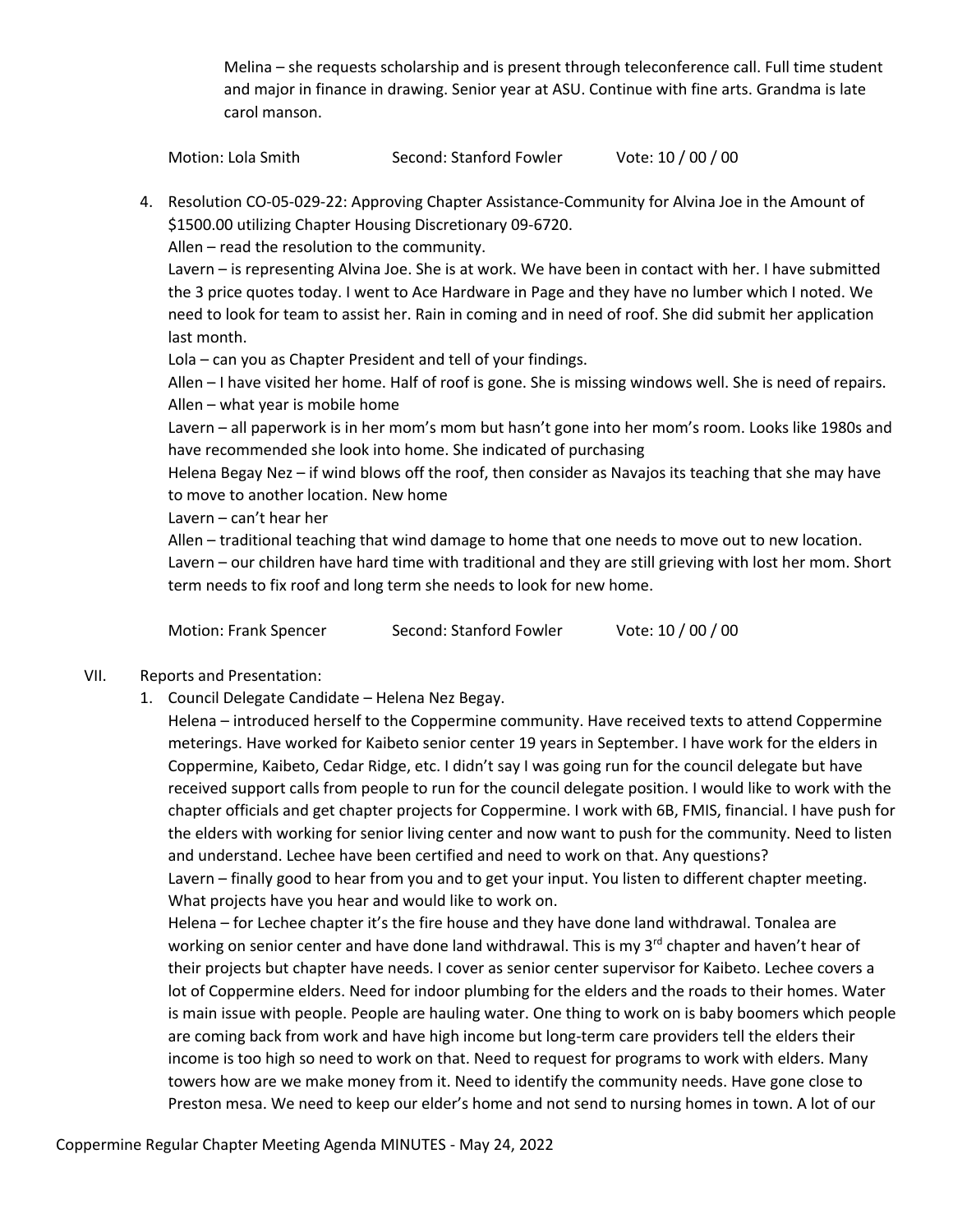veterans don't know of funds available for homes. Grants writers need to request for funds. Like for the emergency for home repair need to have emergency plan for that.

Allen – red tape on funds for instance the ARPA funds which is still been discussed. Stanford – grazing official have issues, what is plan for drought, AFI which funds given to chapter is just band aide, burial issues, etc

Lola – you have visited most elders' homes, former bennett freeze area (FBFA) the homes have no running water, drill the well close the road which they will take water to bigger tank near Gap then water will to bitter springs then to Cameron. There is no water going to local resident where the well was drill in the FBFA. Housing is big issue for FBFA.

Helena – yes, the Navajo nation is like that. I have said that about NN wage, my staff's wage. I am just little over minimum wage but my cooks and drivers aren't even minimum wage. Need to get chapter certified to get the funds here and maybe change it will change minimum wage. I've seen council delegates in window rock which they submit documents and was told that not to be like that. Need president to work with council delegates. Need to have educated children and are willing to help but we are the barriers. Tom O'Hallaren have signed the document and they have been without water for many years for the FBFA. I am in same situation I don't have running water at home. We have to purchase hay for our animals and would be great if we had running water then we could do hay fields for ourselves. Sid – we work with chapters on elders. She does a good job with senior centers. How do we work with the council delegate. I have seen council delegate just sign in and not attending fully on the meetings. Linda – what are your educational qualifies

Helena – complete high school in page. Complete CDA to work for headstart in page. Central Arizona College and received early childhood and business management for certificate. High pressure and tube welding and received my certification. FMIS and 6B certifications. During pandemic, training online for FEMA and complete it. As supervisor, I really encourage staff to go back to school.

Linda – if lawmaker, legislation is tricky, less educated are behind during council meeting, 24 council delegate and only 4 showed up, it dealt with church group on NN.

Lavern – how knowledge on general administration system for chapters.

Helena – years back I use to live in Lechee and assist the chapter to getting CLUPC certified then I moved which is further and as working for Kaibeto senior center then started working with Kaibeto chapter. I took part in the chapter meetings and CLUP meeting. Window rock want shovel ready. Projects have to be worked on at chapter level. In January, did training to my elders on covid of washing hands, don't travel, etc then breakout of covid in march and my elders were informed on covid and ready. Lavern – I haven't heard on veterans. I'm a veteran and have ask for assist but none.

Helena – have seen veterans get assistance with building materials but no help with man power.

Materials just sit there or materials get taken from home. Man power comes from the family or chapter with PEP. My brother was veteran and have known a lot of veterans.

Allarice – I am veteran. Was going as about veterans. I am business owner so are you well informed on small business owner.

Helena – taxes go to general fund and distribute 50/50 to chapters. Need to get taxes back to the chapters. I am aware of the antelope point and the local store at Kaibeto and Tonalea. I have heard of your business and its good keep going.

Lavern – if elected will you leave your current job

Helena – kick off rally next month in Lechee

Allarice – what is your take on infrastructure for western agency, how zoning is important to small business

Helena – we need to work together at chapter and community. Identify needs at the chapter.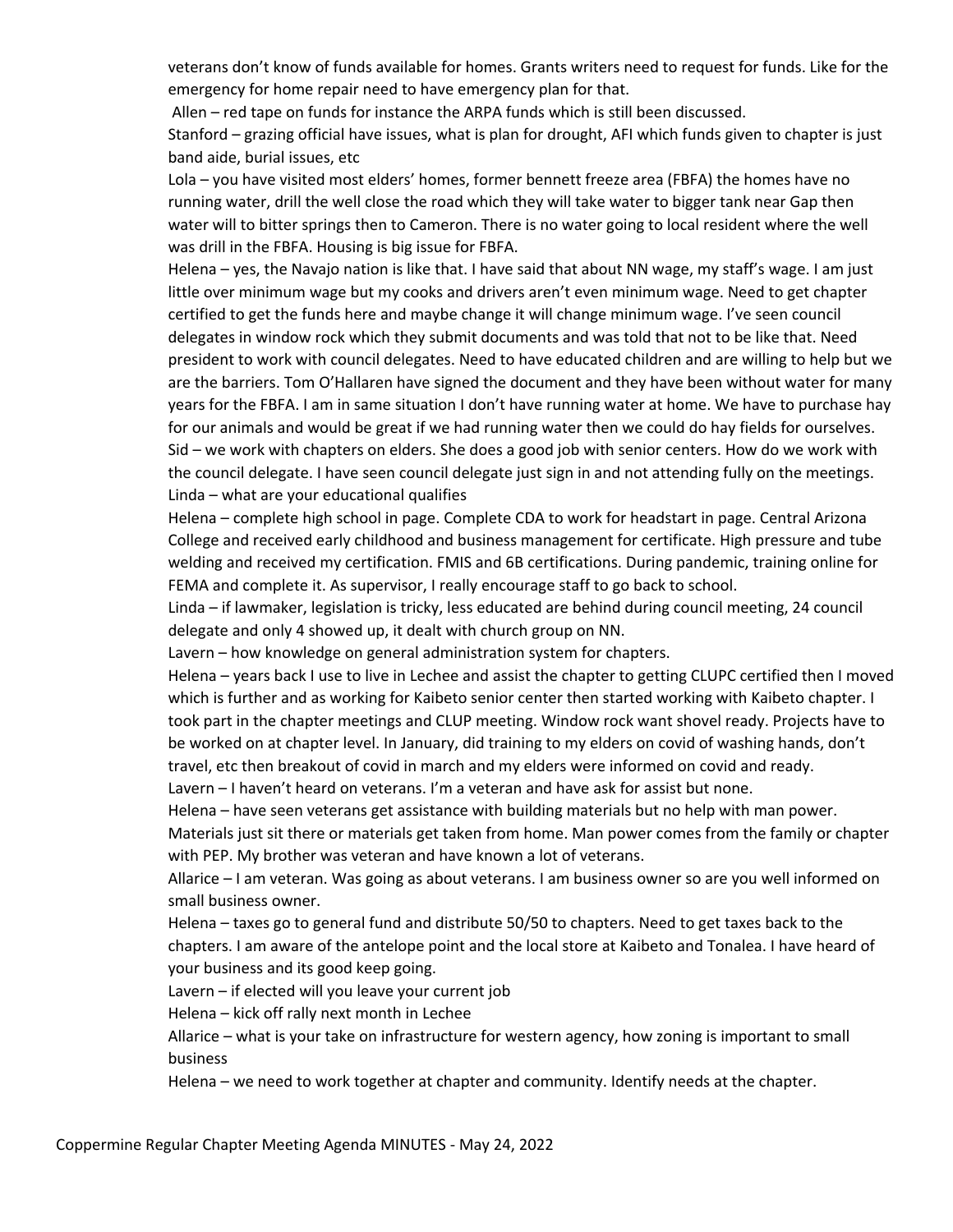Mary calls-in from Phoenix – where can we get you autobiography? Need to be aware of local laws and federal, et.

Helena – need to know title 26 and the policy and procedures

2. Adrian Dotson – Solar Project

Adrian – sent presentation to chapter email.

Robbie, VP Development – introduce you to 8 minute and NTUA for Lechee. Working for solar is to bring benefits to the community. Change climate change. We are helping the environment. Create good paying jobs for the community. Partner with several tribes. Currently number 1 in solar development on Indian lands. Only developers to construct solar farms like Kayenta. NTUA has a lot of experience working on the Navajo nation. 400 megawatts, with 1200 battery storage, largest on tribal land. Project location. Have been working with permittee to move forward the project where they have permits. We are working with permittees so site isn't set. Project is west of railroad. Looking at community meeting at LeChee and invite Coppermine for June 19 and June 20. NTUA ownership and partnership. NTUA been NN enterprise and partnership will enable direct ownership of the project so Navajo Nation will own the project/facility. NTUA can use the revenue to keep electric low. We are accepting 650 construction job for 18 months and 20 long term maintenance for 35 years. Our hope that people that work on solar will work on other projects as well. Environmental side is accepting to generate 51,000 gigawatts. Remove cars off the road. We are excited and revenue coming to the Navajo nation. Open house June 19-20 at Lechee chapter house outside from 2pm to 6pm. NTUA will be available for questions. NTUA sent out newsletter.

Lola – how much water will this project utilize

Robbie – I don't have specific number. During construction water will be used but during operation the water usage is minimum. I can get more detailed information at the community meeting. Lola – how much revenue for NN

Robbie – finalizing economic report and have it ready for the June meeting Note: June 19-20 at 2pm – 6pm just outside Lechee chapter house. Encourage residents of Lechee and

Coppermine.

Paul – size of solar farm, square mile acreage

Robbie – need to confirm the boundary area so we don't know the size. Estimate 3500 acres. Square mile which is estimate 5 miles

Lola – where is the water coming from

Robbie – truck in water from outside. Someone from our construction team to answer that question.

3. Community Health Representative – Susie Shorthair

Susie – have test kit and will give out during Lechee Just Move It. Will give out test kit at Coppermine chapter from 8am to 10am tomorrow. STD is on the rise and need to educate the community, have protection, get yourself tested and treated in the area.

Response to council delegate and need to know your community. Chapter officials need to know their elders and what is their need. Needs are bathroom addition, etc which needs to be work at on at the chapter level and council delegate can't do much.

4. The Parker Project – Malyn Gilbert

Malyn – work in tuba city so some know us. We go to community to provide services with animals. We want to reach people that we have not seen yet. Vaccine clinic June 25 and June 26 in tuba city so would like to come to Coppermine on June 24 for vaccine clinic. We can do door-to-door so don't need location.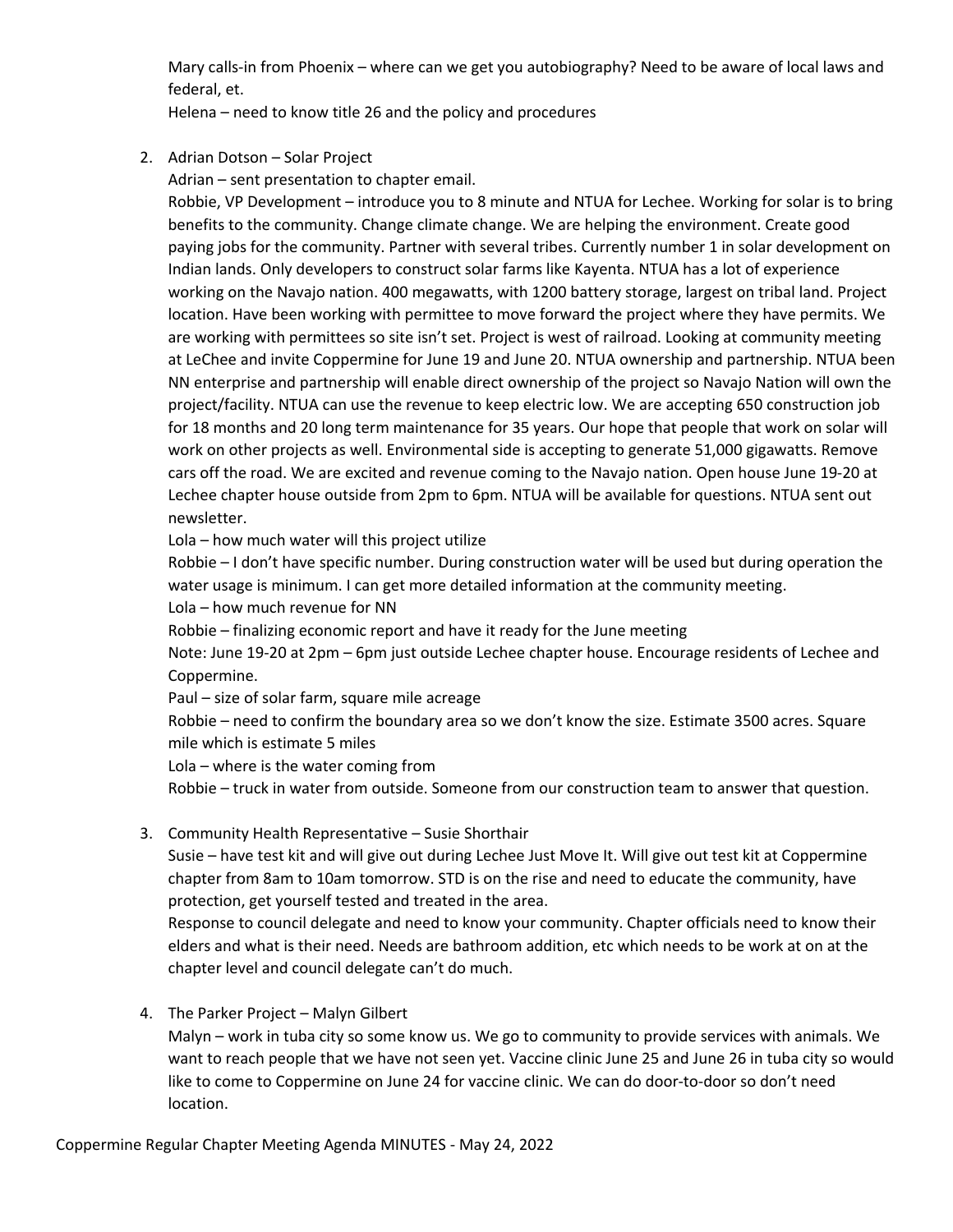Allen – whats contact information

Marlyn – if okay then we will do flyer and post on face book and can post on other locations. We will do door-to-door.

Allen – you want location or house-to-house

Malyn – location is easier but some don't have vehicles or have many animals to collect

Allen – yes you can use the chapter compound and can-do door-to-door for people that have reached out.

Lola – where you coming from

Malyn – live south New Mexico and another individual comes from Phoenix and volunteers come from varies location

Lavern – would be good idea to come to chapter house,

Malyn – previous help person with sick puppies whom didn't have vehicle and has reach out for more help. So we will reach out for people that need help.

Lola – thank you for offering your services

Malyn – June 24 for Coppermine is set

5. Add-on: TCRHCC – Natasha Begay

Natasha – have provide monthly base on updates. Grant has been awarded to Tuba City Regional Healthcare Corporation. Health Screening, Cancer, assistance for radiation exposure for claim. This is 2<sup>nd</sup> year for the grant. 189 patients since march 2021. Had clinic this past Thursday then another screening clinic this coming Thursday. If you want screening call 928-283-1802. Radiation exposure and have assisted 31 community members have been assisted with claim and have received compensation. Goal is 50 for claims. We are reaching out to community. From 31 applicants, breast cancer and colon cancer and cancer residents are from tuba city, moekopi, Kayenta, tonalea, these are where patients coming from. Bill is proposed to extend radiation for 2 more years. We are accepting to hear and will extend RECA for 2 years and feel that we haven't reach out to everyone. I will be closely watching for signature. I will send out notification to chapter. Compensation act if you want more information, we can provide it. Can check the website,

## VIII. Chapter Officials / Council Delegate / CLUP Reports:

1. Council Delegate - Paul Begay

Paul – promotion from head start to  $8<sup>th</sup>$  grader to graduation for high school, university, etc. and congratulations to the all the graduates. Health education. Tomorrow going to Richfield for graduation on Thursday. We will have dinner with the seniors there for their awards night and recognition. ARPA funding and ran out of time on Friday. Need to know law as council delegate and things do pass us even though we have legislation counsel, if we issue pertaining to law so we ask questions to the legislation council. Legislation #722 (crotty) wasn't discussed. Next day she motions to replace her legislation with freeland legislation and was vote to discuss crotty's legislation during Council Meeting. Delegate mention there was error with discussing crotty's legislation because it was discussed at NABI meeting. We adjourned on Friday and this week we had agree to come back together to discuss to discuss legislation but since its graduation so move it to next week. It requires 2/3 vote in order for it to pass. Quadrilateral Task Force which I am head of it and major issue to antelope point for decrease in water. Issue with cabling going down like gas line, sewer water, etc. possibility that the cabling will break. Antelope Point has request for permission to upgrade but Parks Services denied it by Bill Shock. Many documents were submitted but denied. So, no repairs have been made. Only once access at Antelope Point, the main access has a lot of cabling so its safety issue. Another request has been made again to Parks Service. Has made news. Need to talk with AZ senate. I'm apart of NABI, NHLC, HESC, etc. Linda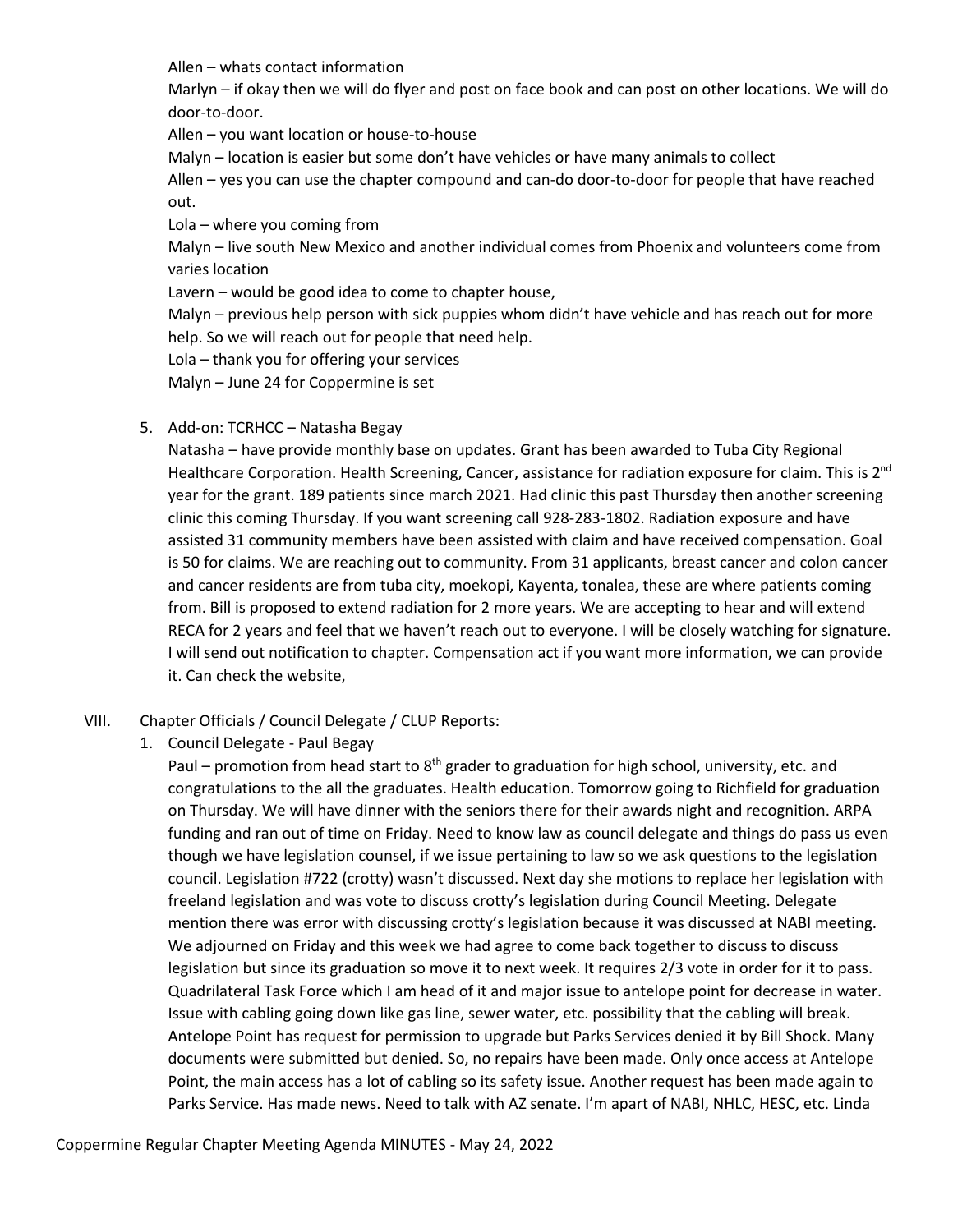mention only few council delegate attend ABNDN meeting at twin arrows so council delegates are in committees so why not all delegates attend that meeting. I haven't been told I haven't done my job right and have been requested to run again for council delegate. So, I threw my hat in for council delegate.

## 2. Chapter President - Allen Fowler

Allen – thankful for Valerie and working on chapter financial with ASC. Getting more contact with ASC on finances. Roads for 6210 with NDOT which they only do is blade. For pot holes is where as community we can come together. Its BIA Road so can't really work on it due to arch clearance. We are requesting for arch clearance which has been requested and company can do it in the Resolution#CO-04-024-22. Red tape for funds. First windmill had sand on road which took couple days for them to respond to it. BIA works for us and with us. Road N20 who maintains it. We need to get that finalize on who maintains it instead of putting on each saying its BIA or NDOT or County. Resolution to BIA and NDOT on project. Projects for Coppermine which chapter doesn't have AMS and CSC. Projects are oversight by CSC and not for Chapter Officials. We need to discuss. We have vacant for AMS and CSC so need people to come to apply.

## 3. Chapter Vice-President – Lola Smith

Open chapter house for chapter meeting and have received 4 attendees and Frank Spencer still attending. Thank you for attending meeting and your questions. Main thing is the Hoop House which needs to be clean out and I will get fertilizer for it. Coblt toolbox which we need to learn this and get it going for FBFA. It's important to do this. Thank you for your participation. Need students for youth employment to start employment June 1. Students submit your application to the chapter administration.

Lavern – any food distribution coming up

Allen – haven't hear anything. Students can apply now.

Paul – suggestion from here which students receive scholarship to assist with Hoop House and Chapter related area.

## 4. Chapter Secretary/Treasurer – Valerie Fowler

Valerie – provide report during New Business Financial Report.

## 5. Chapter Grazing Official – Stanford Fowler

Stanford – burial/cemetery regulations revision and have done resolution on it. Establish in 1958 and will revisit it. Will get more information on RDC. As western agency, on drought issue and have told community on preparing for drought issue. Hay price are increasing. Heard some people say they are going to sell their animals. Livestock adjustment. Drought issue for the next 10 years. We need to do livestock adjustment and think of the land as well. Mountain lion and its baby spotted in cedar ridge and are taking livestock and dogs. This was reported month ago. Fish and wildlife came before and came again to setup traps. Take care. Tally and Branding which we haven't receive booklet and provide education.

## 6. CLUPC – Linda Long

Linda – introduction to community. No update from CLUP. I'm involved with Veterans and religious stuff as well. Thank you. No news.

Lavern – Linda 2 years ago of talking about street names. Is that still going on for street names?